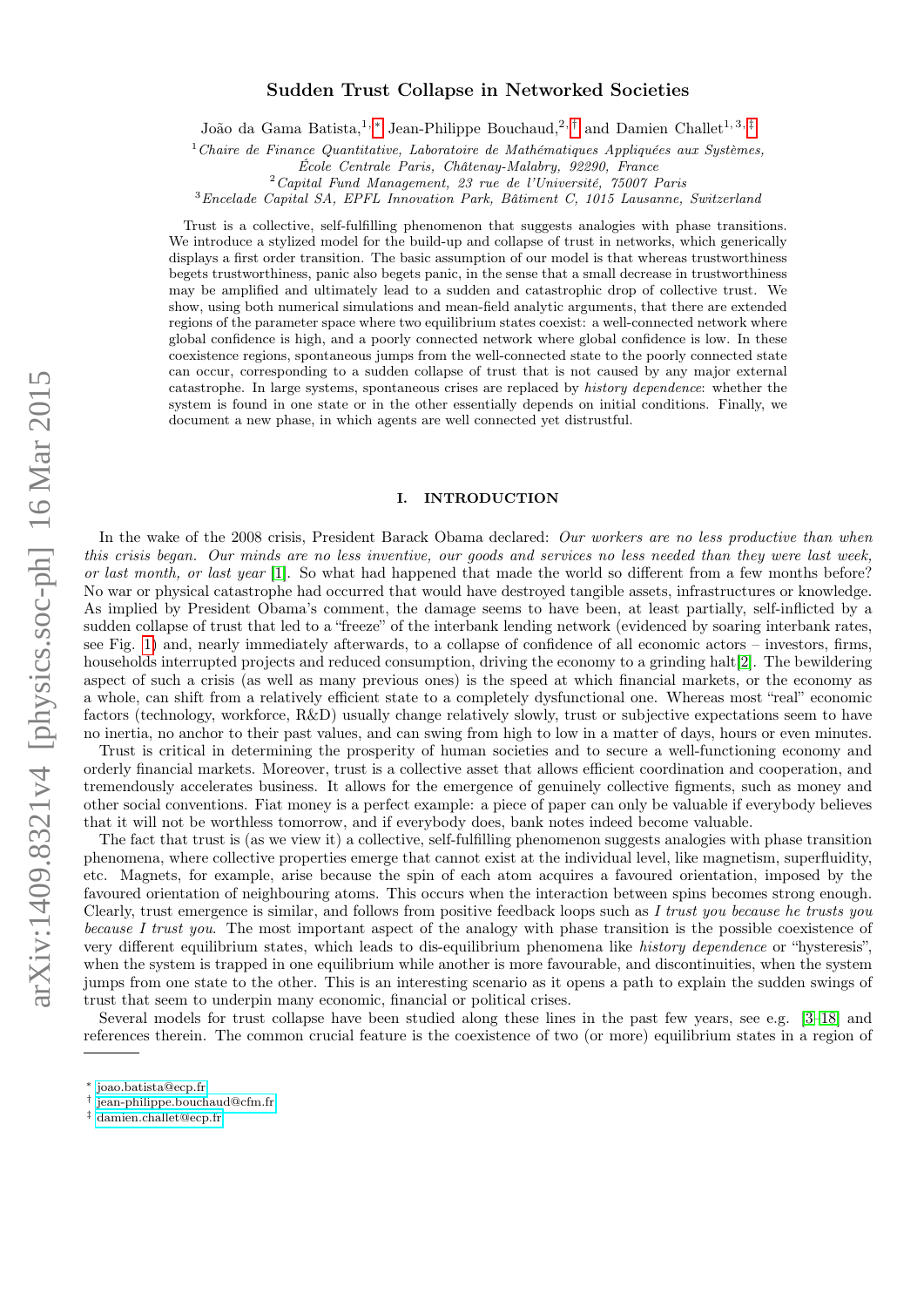

<span id="page-1-0"></span>Figure 1. TED spread, three-month LIBOR and three-month T-bill interest rate (Jul. 2006 – Jul.2009). The TED spread is the difference between the three-month LIBOR and the three-month T-bill interest rate. Taking into account that T-bills are considered risk-free, an increase in the TED spread is an indicator of higher perceived credit risk in the overall economy. In 10th October 2008, in the wake of the bankruptcy of Lehman Brothers, the TED spread reached 4.57%, several times above the long term average of 0.30%!

the parameter space, and therefore the possibility of a sudden jump between a favourable, high-confidence state to an unfavourable, low-confidence state. In these models, the jump is not induced by a major catastrophe (that would replace the favourable equilibrium by an unfavourable one) but rather by some anecdotal random fluctuation, which can induce a transition toward an already pre-existing low-confidence equilibrium.

Here, we introduce and study a highly stylized model for the build-up and collapse of collective trust in a dynamically evolving network, which generically displays a first order transition with possible coexistence of different equilibria. The nodes of the network can represent individuals, firms, banks, etc. Each node is assigned a real number that measures its (perceived) trustworthiness.

The presence of an undirected link between two nodes indicates an established relationship of some kind (business, loan, collaboration, etc.) resulting from some common rational benefit, but only possible if the perceived trustworthiness of the partner is high enough. Links are thus created or destroyed depending on the trustworthiness of the nodes and their dynamics; conversely, the trustworthiness of a node depends on that of its neighbours. The network and the trustworthiness therefore co-evolve and, depending on the precise specification of the model (see below), this leads to a rich dynamics with crises where the network disintegrates and the collective trust collapses. We solve our model within a mean-field approximation and find, as anticipated, that there is a region of parameters where different equilibria indeed coexist.

Our model and results are in several ways similar to those obtained by M. Marsili and associates in two very inspiring papers [\[19,](#page-14-1) [20\]](#page-14-2). They also study the coupled dynamics of links and nodes and find generic phase coexistence and hysteresis. One new aspect of our work is to consider that the *speed of change* of trustworthiness is itself a piece of information which agents strongly react to, in particular when it is negative – in a "panic feeds panic" spirit. Our mean-field analysis describes the phenomena induced by this effect and predicts phases which had not been considered before, such as a connected yet distrustful phase. In a sense, our model is a stylized version of [\[3,](#page-13-2) [4\]](#page-13-3) that removes all the specifics of the interbank lending network, and a generalized version of [\[20\]](#page-14-2), where some ingredients specific to the dynamics of trustworthiness are introduced, leading to new effects. The possible coexistence of different states has also been noted in the context of epidemic propagation on networks which may be rewired so as to avoid infected nodes. In this case, infected network situations may indeed coexist with healthy networks [\[21\]](#page-14-3). This is similar to our model, where agents/firms/banks tend to cut their links with degraded nodes.

# II. THE MODEL

### A. Trustworthiness of the nodes

The nodes in the network are agents which can represent individuals, companies, banks or other institutions. We make the strong assumption that the *perceived* trustworthiness of a node i, which determines its propensity to link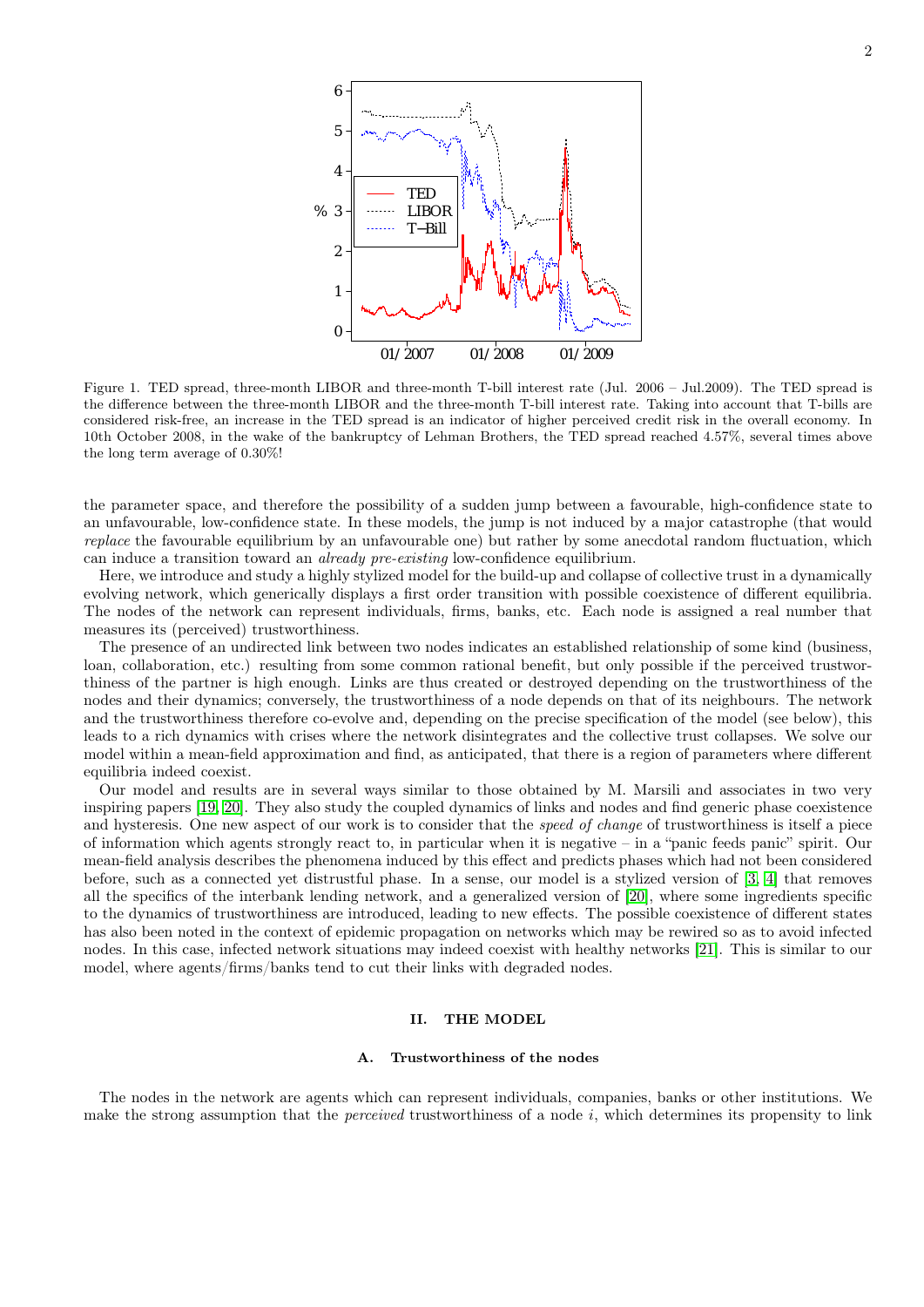with other nodes, can be summarized by the value of a real number  $-\infty < h_i < +\infty$ . That real number may depend on a variety of factors, which can be deemed either objective or subjective depending on their underlying nature. The balance sheet of a bank or the health of a business are examples of objective or "intrinsic" factors. Subjective factors come into play, for instance, when one needs to assess how trustworthy the counterparties or business partners of i are. Clearly, if the debtors of i are close to bankruptcy, they endanger the balance sheet of i itself – this mechanism is at the core of many recent models of bankruptcy cascades such as  $[9, 11, 14, 16, 17, 22, 23]$  $[9, 11, 14, 16, 17, 22, 23]$  $[9, 11, 14, 16, 17, 22, 23]$  $[9, 11, 14, 16, 17, 22, 23]$  $[9, 11, 14, 16, 17, 22, 23]$  $[9, 11, 14, 16, 17, 22, 23]$  $[9, 11, 14, 16, 17, 22, 23]$ . But one can imagine different, less mechanical channels of propagation. A good example for our purpose is reputation risk. In fact, if node i is caught up in a scandal while making business with i, other partners of i might become wary that i is also involved and decide to end their business with i, unless i reacts immediately and severs its own link with i.

Another important factor is the speed of variation of the trustworthiness itself. Imagine a highly respected bank or institution  $i$  that rapidly loses many of its partners. This will be interpreted as worrying news by the remaining partners who, as a precautionary measure, will be tempted to cut their relation as well, even if the trustworthiness of i is still high. This "bank run" or "panic" type of feedback loop can be amplified by the existence of a CDS (Credit Default Swap) market, which is supposed to price the default probability of firms and banks (and countries) and thus a proxy for  $h_i$ . The very fact that the price of the CDS increases (and thus the perceived default probability) can trigger a crash-type dynamics. These avalanches of sell-offs when the perceived risk increases are often observed in financial markets as a consequence of a highly conservative management of "Black Swan" events – that, ironically, may result from these risk management policies!

Mathematically, we therefore write the trustworthiness  $h_i$  of each node i as the sum of three terms:

<span id="page-2-0"></span>
$$
h_i = h_{i,0} + fh^*k_i \tanh\left(\frac{\overline{h_i}}{h^*}\right) + d \cdot \min(0, \ \delta h_i),\tag{1}
$$

where  $f, h^*, d$  are positive constants,  $k_i$  is the degree of node  $i, \overline{h_i} = (\sum_{j \in V_i} h_j)/k_i$  is the average trustworthiness of the nodes  $j \in V_i$  that are connected to i (with  $h_i \equiv 0$  if  $k_i = 0$ ), and  $\delta h_i$  is the variation of  $h_i$  over the last time step.

The first term  $h_{i,0}$  is the intrinsic trustworthiness of node i, assumed here to be time-independent, IID random variables with mean m and variance  $\sigma^2$ . More specifically we will choose  $h_{i,0}$  to be uniformly distributed in the interval [0, 2], corresponding to a positive mean  $m = 1$  and  $\sigma^2 = \frac{1}{3}$ .

The second term describes how much of the trustworthiness of the peers of i is bequeathed to i. When  $h_i$  is much smaller than a characteristic value  $h^*$ , expanding tanh $(x)$  for small arguments gives the following contribution:

$$
fh^*k_i \tanh\left(\frac{\overline{h_i}}{h^*}\right) \approx f \sum_{j \in V_i} h_j,\tag{2}
$$

which means that a fraction  $f$  of the total trustworthiness of the business partners of  $i$  is transferred to  $i$  itself. The tanh function imposes a saturation: for large average trustworthiness, node i only receives a quantity  $fh^*k_i$  that grows with the number of neighbours but not with the value of  $h_i$ .

Finally, the third term accounts for the dependence of the current trustworthiness on its speed of change. In particular,  $\delta h_i$  increases with the difference between the current and previous trustworthiness values, while the minimum operator implies that only negative recent changes are considered. Therefore, the coefficient  $d$  tunes the amplification of negative events and introduces an asymmetry between positive and negative trustworthiness variations. In a sense, it measures the susceptibility of a population to panic. For simplicity, we shall refer to  $d$  as "panic factor". The exact definition of  $\delta h_i$  can be found in appendix [A](#page-11-0) or [\[24\]](#page-14-8).

How real is our notion of perceived trustworthiness  $h_i$ ? How could it be measured, for example? As mentioned above, one clear example are the CDSs of companies, which directly price the default probability as seen by market participants. Another possibility is to gauge the trustworthiness of individuals and firms through surveys, as discussed in [\[25\]](#page-14-9), echoing a concern expressed by Putnam [\[26\]](#page-14-10): since trust is so central to the theory of social capital, it would be desirable to have strong behavioural indicators of trends in social trust or misanthropy. I have discovered no such behavioural measures. Even if there is still a lot to be done in order to devise faithful, quantitative indicators of trustworthiness in general, it is highly plausible that the final answer will not be a single real variable as we assume, but a more complex, higher dimensional object. Nevertheless, we believe that the results obtained below, in particular those pertaining to the co-existence of different equilibria where collective trust is present or absent, will survive in more elaborate models of trustworthiness.

# B. Network dynamics

We now specify how links in the network are created or broken depending on the trustworthiness of the nodes. Since the latter depends itself on the degree of the nodes and on its dynamics, we end up with a model of coupled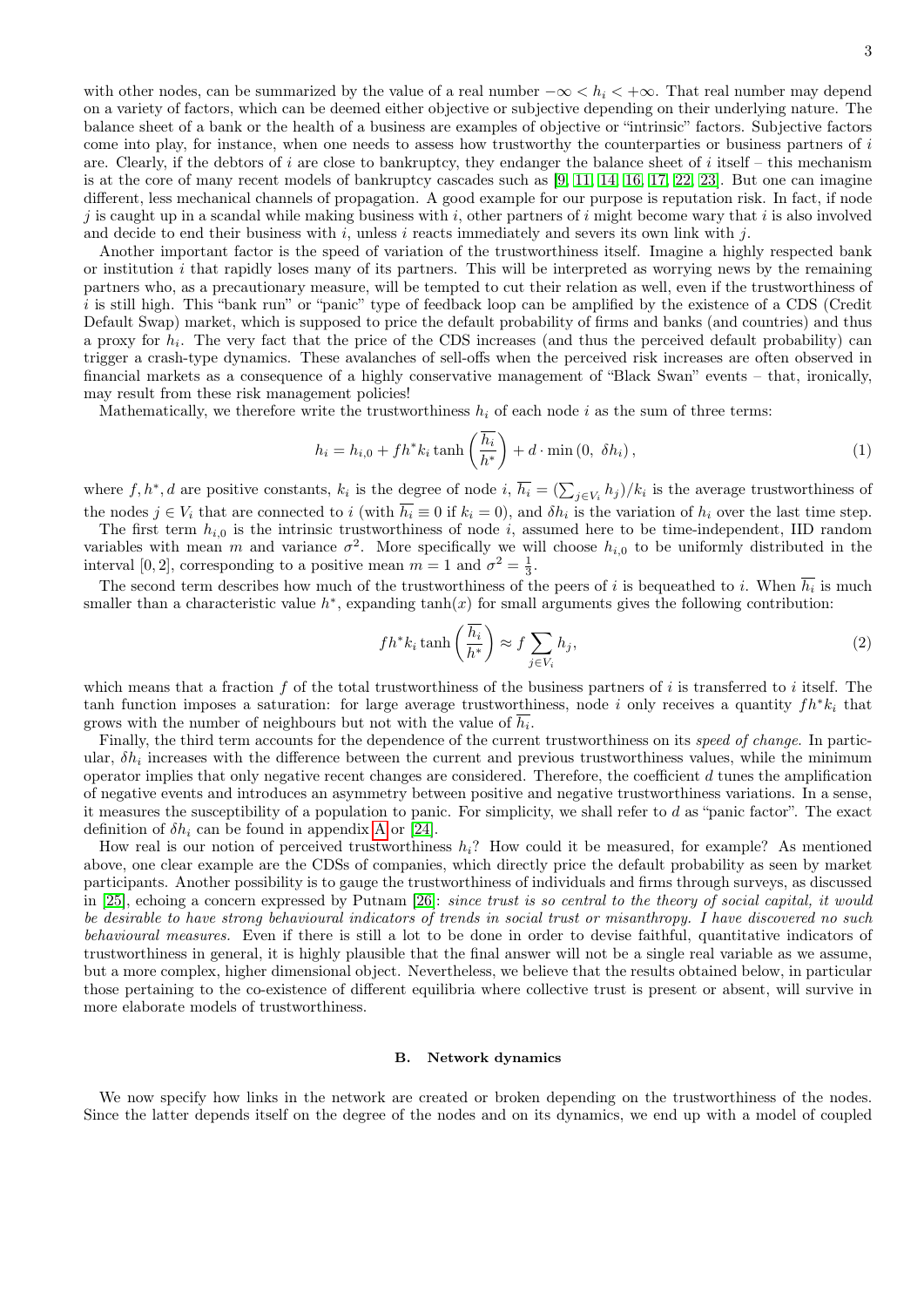trustworthiness/network dynamics which shows interesting properties, much as in [\[20\]](#page-14-2).

At each time step, we choose a pair of nodes at random, say  $(i, j)$ , characterized by their trustworthiness  $h_i$  and  $h_j$ . The total number of nodes is constant in time and equal to N. The global average (over all nodes) of  $h_i$ , which characterizes the overall confidence level in the network, is denoted by  $\overline{h} = \sum_i h_i/N$ .

### 1. Link creation

If there are no links between i and j, the probability  $\Pi_{ij}^+$  that they decide to do business together is

$$
\Pi_{ij}^+ = \frac{r}{N} \frac{z_{ij}}{1 + z_{ij}},\tag{3}
$$

where  $0 < r < N$  is the a priori propensity to enter into a business relation (the factor  $1/N$  is discussed below) and  $z_{ij} \geq 0$  is a modulating factor that depends on the trustworthiness  $h_i$  and  $h_j$  as follows:

<span id="page-3-0"></span>
$$
z_{ij} = e^{\alpha \overline{h} - \beta |h_i - h_j|},\tag{4}
$$

where  $\alpha, \beta$  are two positive parameters. Therefore, a small value of z implies a small probability of link formation. The term  $\alpha\hbar$  attempts to capture the idea that a trustful society eases the creation of new collaborations or business relations, i.e. that a rising tide lifts all boats. This is the essential virtue of trust that we discussed in the introduction: it acts as a catalyst to exchange and activity, an effect that we attempt to model through  $\alpha$ . It is quite clear that together with Eq. [\(1\)](#page-2-0) above, this term can lead to a virtuous circle – more confidence leads to a more connected society which in turn leads to more confidence.

The second term  $-\beta|h_i - h_j|$  decreases z and is consequently detrimental to link creation. This attempts to account for "homophily", i.e. the intuitive fact that two entities with very similar credit level are more likely to conduct business together than less comparable peers [\[27–](#page-14-11)[31\]](#page-14-12).

Instead of coupling  $z_{ij}$  to the overall confidence level  $\bar{h}$ , one could have imagined to use only the "local" trustworthiness  $h_i + h_j$ . We have in fact investigated a generalized model in which

$$
z_{ij} = e^{\alpha \overline{h} + \alpha'(h_i + h_j - 2\overline{h}) - \beta |h_i - h_j|},\tag{5}
$$

where the  $\alpha'$  term captures deviations from the global average. We have found numerically that the new  $\alpha'$  term does not change much the phenomenology of the model. This will be confirmed by the mean-field approximation below. We will thus set henceforth  $\alpha' = 0$ .

### 2. Link destruction

If there is a link between the chosen pair  $(i, j)$ , it is destroyed with probability

$$
\Pi_{ij}^- = \frac{1}{1 + z_{ij}} \in [0, 1],\tag{6}
$$

which tends to unity when  $z \ll 1$ , i.e. when average confidence is very negative, or when homophily is strong  $(\beta \gg 1)$ , both being detrimental to maintaining relationships. The specific choice for  $\Pi_{ij}^{\pm}$ , and the factor  $N^{-1}$  in front of  $\Pi_{ij}^{\pm}$ . can be understood by calculating the probability  $P_{ij}$  that the link between i and j exists in the stationary state. Assuming  $z_{ij}$  to be time independent,  $P_{ij}$  is the solution of

$$
\Pi_{ij}^+(1 - P_{ij}) - \Pi_{ij}^- P_{ij} = 0 \implies P_{ij} = \frac{r z_{ij}}{r z_{ij} + N} \underset{r \ll N}{\approx} \frac{r z_{ij}}{N}.
$$
\n
$$
(7)
$$

Therefore, when r, z are both of order unity, the probability that a link exists is of order  $1/N$  and the typical degree of a node is itself of order  $z = O(1)$ . This is the scaling needed in order to have a non trivial dynamics in the limit  $N \to \infty$ .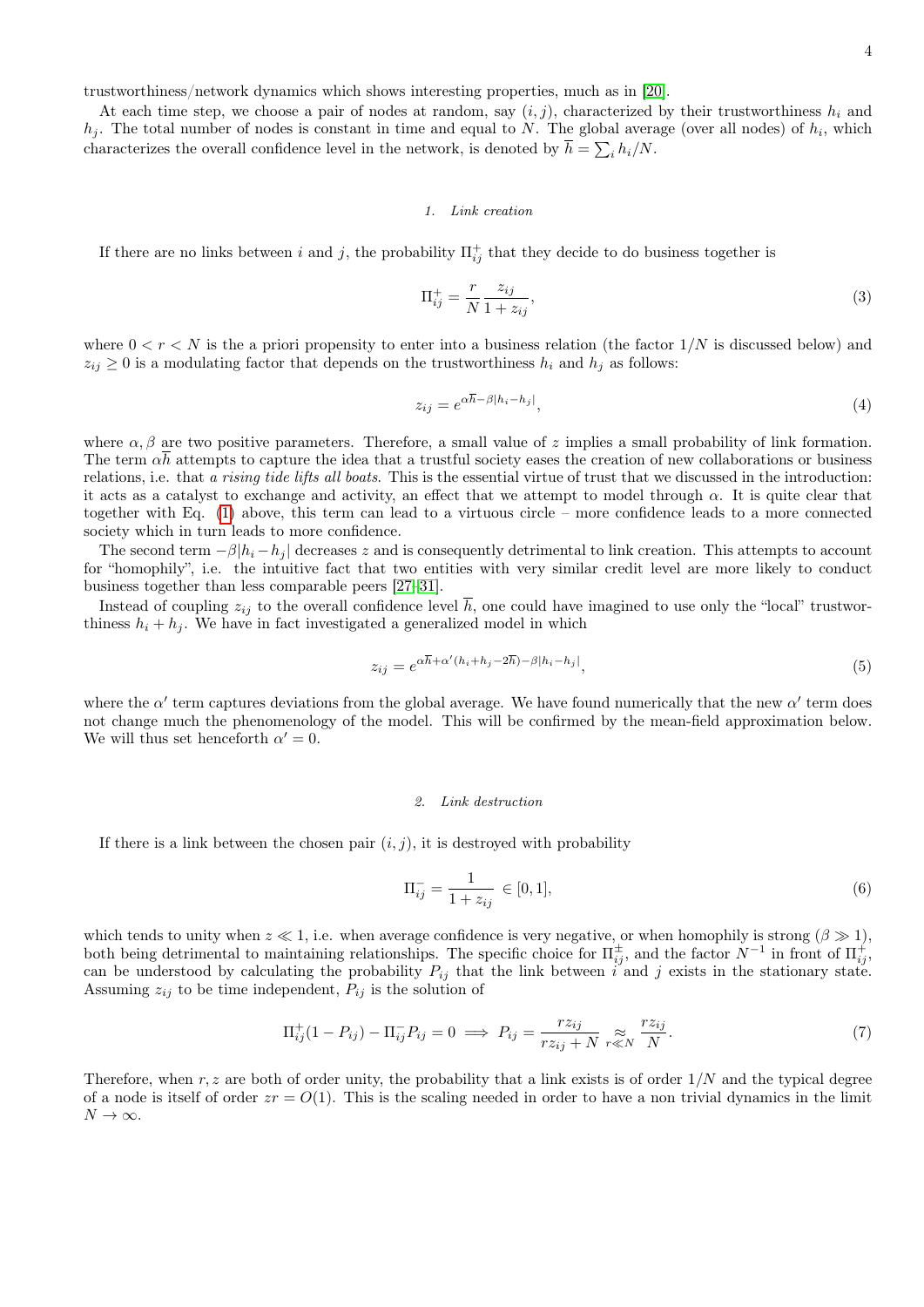## III. NUMERICAL RESULTS

We have numerically investigated this model in detail for various values of its six parameters:  $f, h^*, d$  for trustworthiness and  $\alpha, \beta, r$  for link creation/destruction. Some initial conditions for the h's and for the state of the network also need to be specified to run the dynamics. It turns out that as soon as N is somewhat large (i.e.  $N \gtrsim 50$ ), and for some regions in parameter space, the dynamics of the model becomes history dependent, in the sense that starting from an empty network (no links at all) or a full network (all links are present) leads to completely different stationary states – at least over time scales that can be reached in simulations and hence in reality as well (if our model captures anything of reality).

The most important parameters of our model appear to be the homophily parameter  $\beta$  and the panic factor d. This will be justified within our mean-field approximation below: as long as the confidence parameter  $\alpha$  is not vanishingly small and r is large enough, the phenomenology of the model is mostly determined by  $\beta$  and d. We have therefore plotted the phase diagram of the model in the  $(d, \beta)$  plane, and the results are shown in Fig. [2.](#page-5-0) We represent the average density of links  $\tilde{L} = \langle k \rangle/N$  of the network in a color code, starting from an empty network at  $t = 0$  (Fig. [2a\)](#page-5-1) or from a densely connected network (Fig. [2b\)](#page-5-2). Similar patterns appear when one represents the average confidence h instead. One observes a clear boundary line  $\beta_c(d)$  separating two distinct phases: one in which the network is sparse in the stationary state, corresponding to a low average confidence  $\bar{h}$ , and another in which the network is dense, corresponding to a high average confidence  $\bar{h}$ . However, this boundary line shifts to significantly higher values when one starts from an already dense network. In other words, there is a large crescent region in phase space where the two outcomes (sparse or dense) are possible, and where the initial condition determines the fate of the network. Another way to illustrate this is to show the evolution of the density of links and of the average trustworthiness  $\bar{h}$  as a function of d as one cycles along the line  $d = 2\beta$  as in Fig. [3a](#page-6-0) and Fig. [3b.](#page-6-1)

For small N (but still large enough to be of practical interest, say  $N \leq 100$ ) the system can in fact alternate between these two states, leading to interesting endogenous crises – i.e. large swings between high confidence and low confidence that are not due to any particular event, but are the result of the noisy evolution of a system for which two very different equilibrium states coexist – see Fig. [5.](#page-7-0) As  $N$  grows larger and larger, the probability to jump from one state to another becomes exponentially small, a typical behaviour of physical systems undergoing a first order phase transition (see below for a discussion of this point within a mean-field approximation). However, interesting dynamics will follow from the time-variation of parameters. A suggestive numerical experiment is to let the average value  $m$ of the intrinsic trustworthiness  $h_{i,0}$  slowly evolve with time, in order to model a progressive shift of the objective state of the economy. When the system is in the coexistence region, one observes a succession of booms and crises, corresponding to jumps between the two underlying equilibrium states – see Fig. [4a](#page-6-2) and Fig. [4b.](#page-6-3)

An analytic description of the dynamics of crisis and recovery can be performed, in particular when  $\beta = 0$  and close to the complete instability limit  $d = 4$ , which is derived in appendix [B.](#page-12-0) The interested reader is referred to [\[24\]](#page-14-8) for further details. We now turn to a mean-field approximation that accounts relatively well for our numerical observations.

# IV. A MEAN-FIELD ANALYSIS

### A. Warm-up: Erdös-Rényi

Let us start by adopting a kinetic view of the standard Erdös-Rényi network with  $N$  nodes. At each time step  $t$ , a link is randomly chosen among the  $\frac{N(N-1)}{2} \approx \frac{N^2}{2}$  possible links. Following the same notation as before, the probability to create a link is  $\Pi^+ = \frac{r}{N} \frac{z}{1+z}$ , where, for the time being, r and z are constants. If the link is already present, the probability that it is destroyed is  $\Pi^{-} = \frac{1}{1+z}$ . We introduce the time-dependent degree distribution  $P(k, t)$ , i.e. the probability that a randomly chosen node has exactly  $k$  outgoing links at time  $t$ . The probability that this node changes from  $k \to k+1$  in the next time step  $t+1$  is

$$
W^{+}(k) = \frac{2}{N^{2}}(N-k)\frac{rz}{N(1+z)},
$$
\n(8)

while the probability to change from  $k \to k-1$  in the next time step is

$$
W^{-}(k) = \frac{2}{N^{2}} \frac{k}{(1+z)}.
$$
\n(9)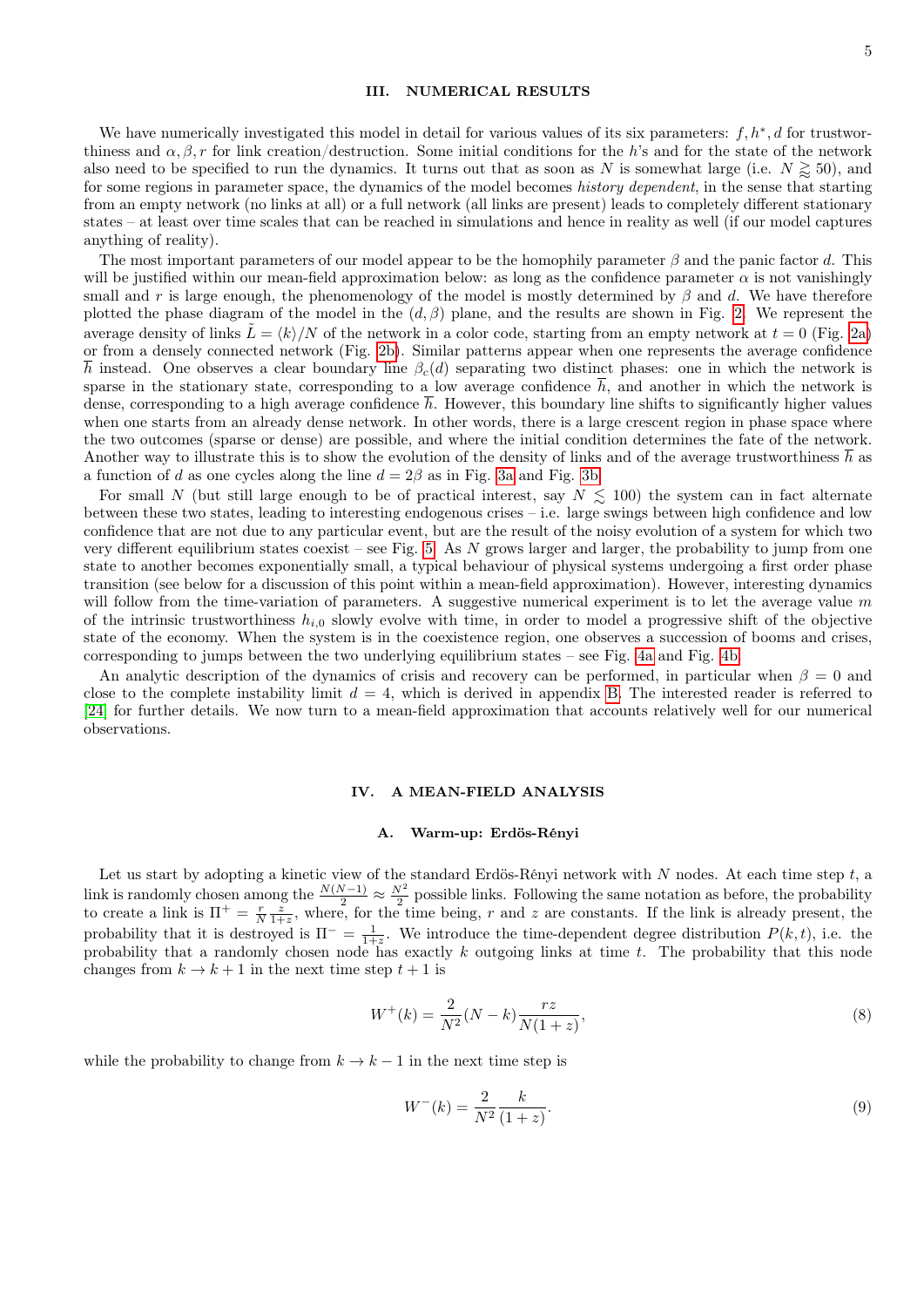<span id="page-5-1"></span>



<span id="page-5-2"></span>(b) Initial conditions:  $\tilde{L}(t=0) = 0.9$ . The region of the parameter space where the dense state is not the preferred stationary state is smaller than in Fig. [2a](#page-5-1) and the absolute sparse state  $(\tilde{L} \approx 0)$  is not clearly visible. Further numerical calculations indicate that we would observe the absolute sparse state with these initial conditions beyond  $\beta \approx 10$ .

(a) Initial conditions:  $\tilde{L}(t=0) = 0$ . When  $d = 0$ , the network is mostly dense for  $\beta \lessapprox 1.50$ . If d increases, the maximum  $\beta$  which allows for the dense state decreases. When  $d \gtrsim 2$ , crash phenomena start to take place and  $\tilde{L}$ in the dense state is lower than before. As  $d \rightarrow 4$ , the dense state eventually becomes unreachable.

<span id="page-5-0"></span>Figure 2. Average density of links  $\tilde{L}$  for varying d and  $\beta$  and for two different initial conditions (sparse and dense).  $N = 200$ ,  $\alpha = 1, f = 1, h^* = 5, r = 1, 100$  runs and after  $10^5$  time steps. Regardless of the initial condition, there are two distinct regions in the parameter space, which correspond to two different stationary states, with a sharp transition in between. The red area in the plot corresponds to a dense network ( $\tilde{L} \approx 1$ ) and the blue area corresponds to a sparse network ( $\tilde{L} \approx 0$ ).

Making time a continuous variable leads to the following Master equation for  $P(k, t)$ :

<span id="page-5-3"></span>
$$
\frac{\partial P(k,t)}{\partial t} = \frac{2}{N^2(1+z)} \left[ rz \frac{N-k+1}{N} P(k-1,t) + (k+1) P(k+1,t) - \left( rz \frac{N-k}{N} + k \right) P(k,t) \right].
$$
 (10)

By inspection, one finds that  $P_0(k) = C_N^k q^k (1-q)^{N-k}$  is a stationary solution of Eq. [\(10\)](#page-5-3), as it should be, provided

$$
q = \frac{zr}{zr + N}.\tag{11}
$$

The average degree  $\langle k \rangle$  and the corresponding variance are then given by:

<span id="page-5-5"></span>
$$
\langle k \rangle = Nq = \frac{Nzr}{zr + N} \underset{N \to \infty}{\approx} zr \tag{12}
$$

$$
\langle k^2 \rangle - \langle k \rangle^2 = Nq(1-q) \tag{13}
$$

The following sections extend the above calculation to the case where z self-consistently depends on the trustworthiness of the nodes.

# B. Coupling with the average trustworthiness  $\bar{h}$

We now consider the baseline case where  $z = e^{\alpha h}$ , with  $\alpha > 0$  and  $\bar{h}$  the average trustworthiness of the population. For the time being, we discard all homophily effects or feedback loops (i.e.  $\beta = d = 0$ ).

We first assume that the average intrinsic trustworthiness  $h_{i,0}$  has a zero mean,  $m = 0$ . This is an interesting situation since it does not break the  $h \to -h$  symmetry, i.e. collective trust or distrust are a priori equally probable outcomes. Averaging Eq. [\(1\)](#page-2-0) over all nodes and using a mean field argument, i.e neglecting all fluctuations making all  $h_i$  different, we find

<span id="page-5-4"></span>
$$
\overline{h} = fh^* \langle k \rangle \tanh\left(\frac{\overline{h}}{h^*}\right). \tag{14}
$$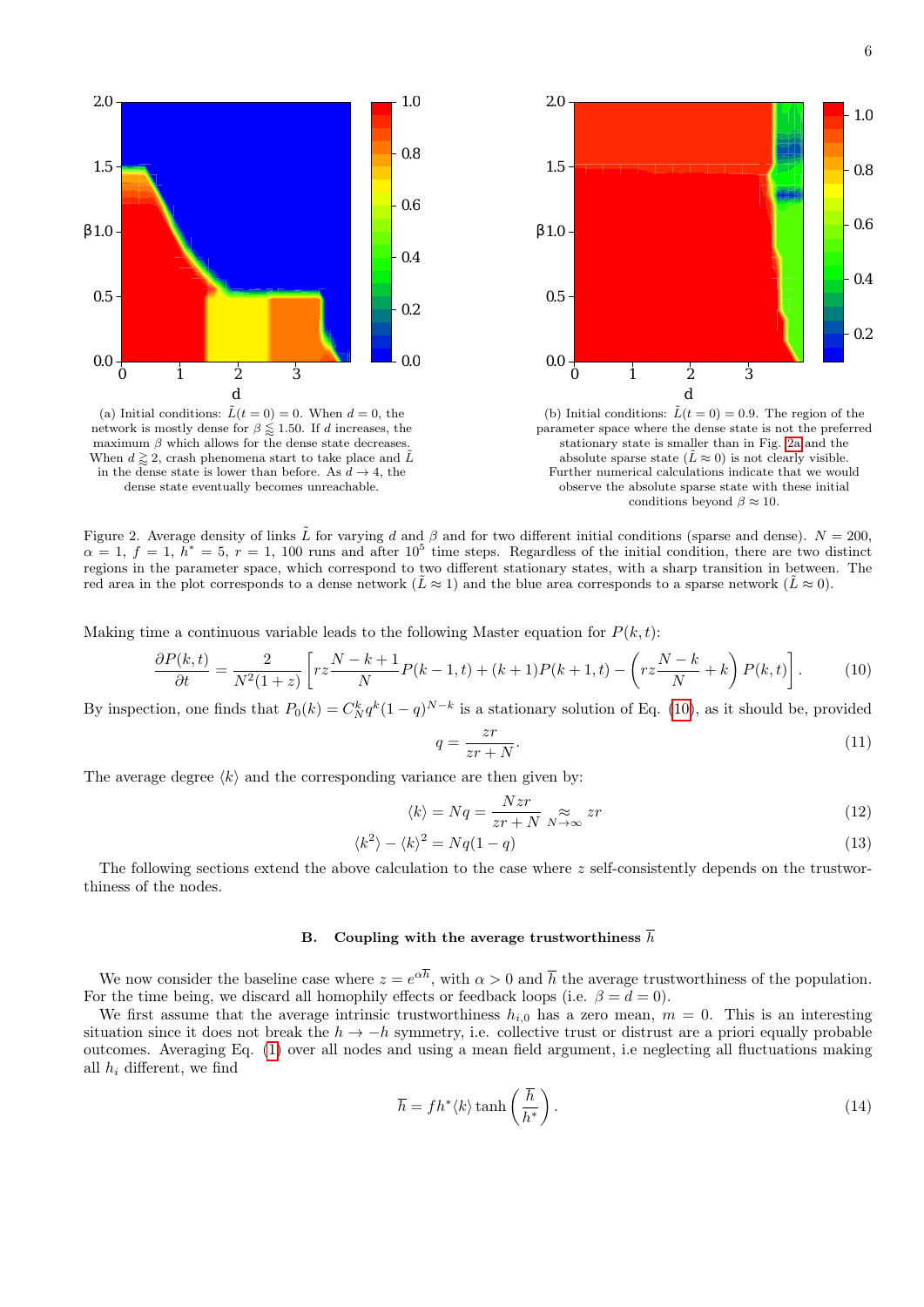<span id="page-6-0"></span>

<span id="page-6-1"></span>Figure 3. Path along  $d = 2\beta$  for  $N = 50, 100, 200, \alpha = 1, f = 1, h^* = 5, r = 1, 100$  runs and  $10^6$  time steps per point. The average density of links  $\tilde{L}$  is shown on the left. The direction along the hysteresis path, in which  $\tilde{L}$  ranges from 0 to 1, is represented by black arrows. The plot of the average trustworthiness  $\bar{h}$  scaled by  $fh^*\tilde{N}$ , which we call  $\tilde{h}$ , is on the right. When d is small and the number of links of the network approaches  $\frac{1}{2}N(N-1)$ , i.e.  $L^{\rightarrow}$  1,  $\tilde{h} = \frac{\bar{h}}{f h^* N} \rightarrow 1$ . When  $d \rightarrow 4$ ,  $\tilde{h} \rightarrow -\infty$ and  $\tilde{L} \to 0$ . The change from one state to the other occurs discontinuously, as observed in first order phase transitions.

<span id="page-6-2"></span>

<span id="page-6-3"></span>Figure 4. Path along  $\mu = m \cdot fh^*N$  for  $N = 50, 100, 200, \alpha = 1, f = 1, h^* = 5, r = 1, d = 2, \beta = 2, 100$  runs and  $10^6$  time steps per point. m is the (time-dependent) common shift added to the original intrinsic trustworthiness of each node  $h_{i,0}$ . The direction along the hysteresis path, in which  $\tilde{L}$  ranges from 0 to 1, is represented by black arrows. When we start at  $\mu = 1$ , the network is dense and  $\tilde{L} \approx 1$ . If we continuously decrease  $\mu$  the network disintegrates  $(\tilde{L} \approx 0)$  when  $\mu \leq -1$ . Then, if we increase  $\mu$  the network will switch back to the dense state  $(\tilde{L} \approx 1)$  only when  $\mu \gtrsim 0$ . The coexistence of two different equilibria allows the system to be trapped in one of these states even if the other is more favourable. Besides, we observe discontinuities when the system jumps from one state to the other.

This approximation is certainly justified in the dense limit  $\langle k \rangle \gg 1$ , but breaks down for small  $\langle k \rangle$ , in particular when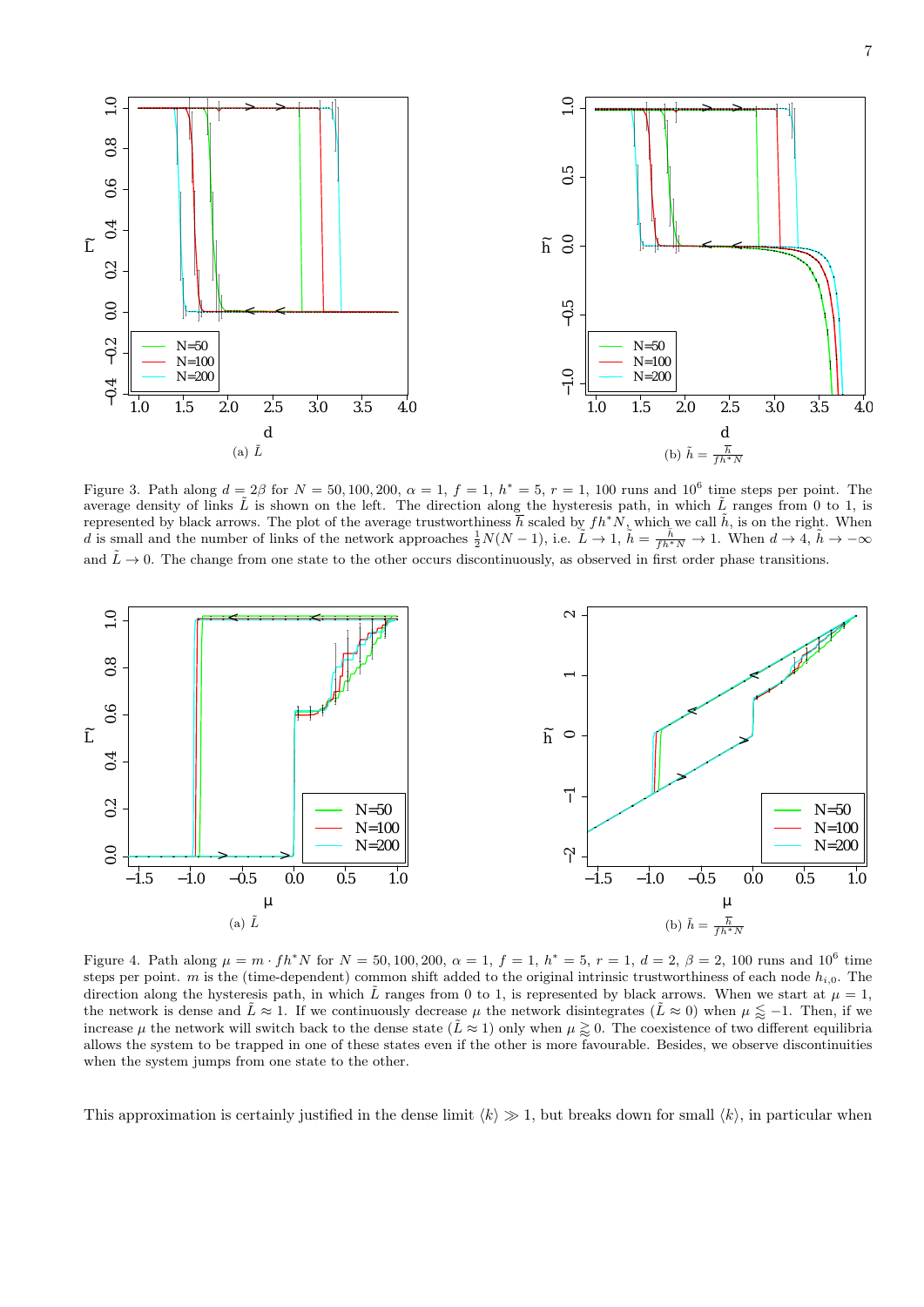

<span id="page-7-0"></span>Figure 5.  $\tilde{h}$  and  $\tilde{L}$  (single run) for  $N = 100$ ,  $\alpha = 1$ ,  $f = 1$ ,  $h^* = 5$ ,  $d = 3.9$ ,  $\beta = 0$  and  $r = 1$ .  $\tilde{L}(t = 0) = 0$  and the function  $\overline{\log}$  is defined as  $\overline{\log}(x) = \text{sign}(x) \cdot \overline{\log}(|x| + 1)$ . We confirm that the system keeps switching between two distinct equilibria: one consisting in a dense network  $(L \approx 1)$  and the other in a sparse network  $(L \approx 0)$ . The dense state is typically characterized by positive average trustworthiness  $\tilde{h}$  which grows steadily in time towards the asymptotic value. On the other hand, the average trustworthiness  $\tilde{h}$  in the sparse state tends to be negative and oscillates wildly. The transitions from the sparse state to the dense state are smooth and steady, while the transitions from the dense state to the sparse state, which are triggered by random fluctuations that break links and cause cascade phenomena, are quick and abrupt.

 $\langle k \rangle$  < 1. In this latter case the network does not percolate and, in the absence of a giant component, no collective behaviour is possible. In this case, the only solution to Eq. [\(14\)](#page-5-4) is  $h \approx 0$ .

Suppose for simplicity that  $f\langle k \rangle$  is somewhat larger than unity (say 5 or more), then  $|\tanh(\frac{h}{h^*})| \approx 1$  and Eq. [\(14\)](#page-5-4) has two possible solutions:  $\bar{h} \approx \pm f h^* \langle k \rangle$  [\[32\]](#page-14-13). Now we can plug these solutions in Eq. [\(12\)](#page-5-5), which yields a second self-consistent equation:

<span id="page-7-1"></span>
$$
\langle k \rangle = \frac{Nr}{r + Ne^{\mp \varphi \langle k \rangle}}, \quad \text{where } \varphi \equiv \alpha f h^*.
$$
 (15)

### 1. The positive trust self-consistent solutions

Let us focus first on the case where a *positive average* trustworthiness appears, corresponding to the minus sign in the exponential in Eq. [\(15\)](#page-7-1). Assume first that  $\varphi \langle k \rangle \gg \log N$ . Then, the second term in the denominator is completely negligible and  $\langle k \rangle \approx N$ , which obeys the above hypothesis provided  $\varphi \equiv \alpha f h^* > \log N/N$ , which we will assume in the following. This corresponds to a self-sustained "euphoric state" where the network is full and confidence at its peak. This solution always exists unless  $\varphi$  is vanishingly small: in the absence of the detrimental effects studied below, a dense network should appear due to the positive feedback term that favours link formation when confidence rises.

A second, sparse but percolating (i.e. with a giant component) solution can also exist. To see that this is the case, assume now that  $z = \mathcal{O}(1)$ . Then, Eq. [\(15\)](#page-7-1) leads to  $\langle k \rangle = zr$ , where

$$
z = e^{\varphi z r}.\tag{16}
$$

This self-consistent equation depends on the product  $\varphi r$ :

- When  $\varphi r > e = 2.71...$ , there is no solution to this equation. Only the dense network solution described above exists.
- When  $\varphi r < e = 2.71...$ , on the other hand, there are 2 solutions  $z<sub>z</sub>$  and  $z<sub>></sub>$ , one stable corresponding to a sparse, but trustful network, and a dynamically unstable one, which is nevertheless interesting since the associated value for  $\langle k \rangle^* = z_{\rangle} r$  is the critical value above which a sparse network is unstable and flows towards the fully connected solution above. Said differently, if the spontaneous fluctuations around the stable solution  $\langle k \rangle = z_{\leq r}$ are not strong enough to reach  $\langle k \rangle^*$  with appreciable probability, the sparse network will appear dynamically stable. This is indeed the case when  $\varphi$  is small enough.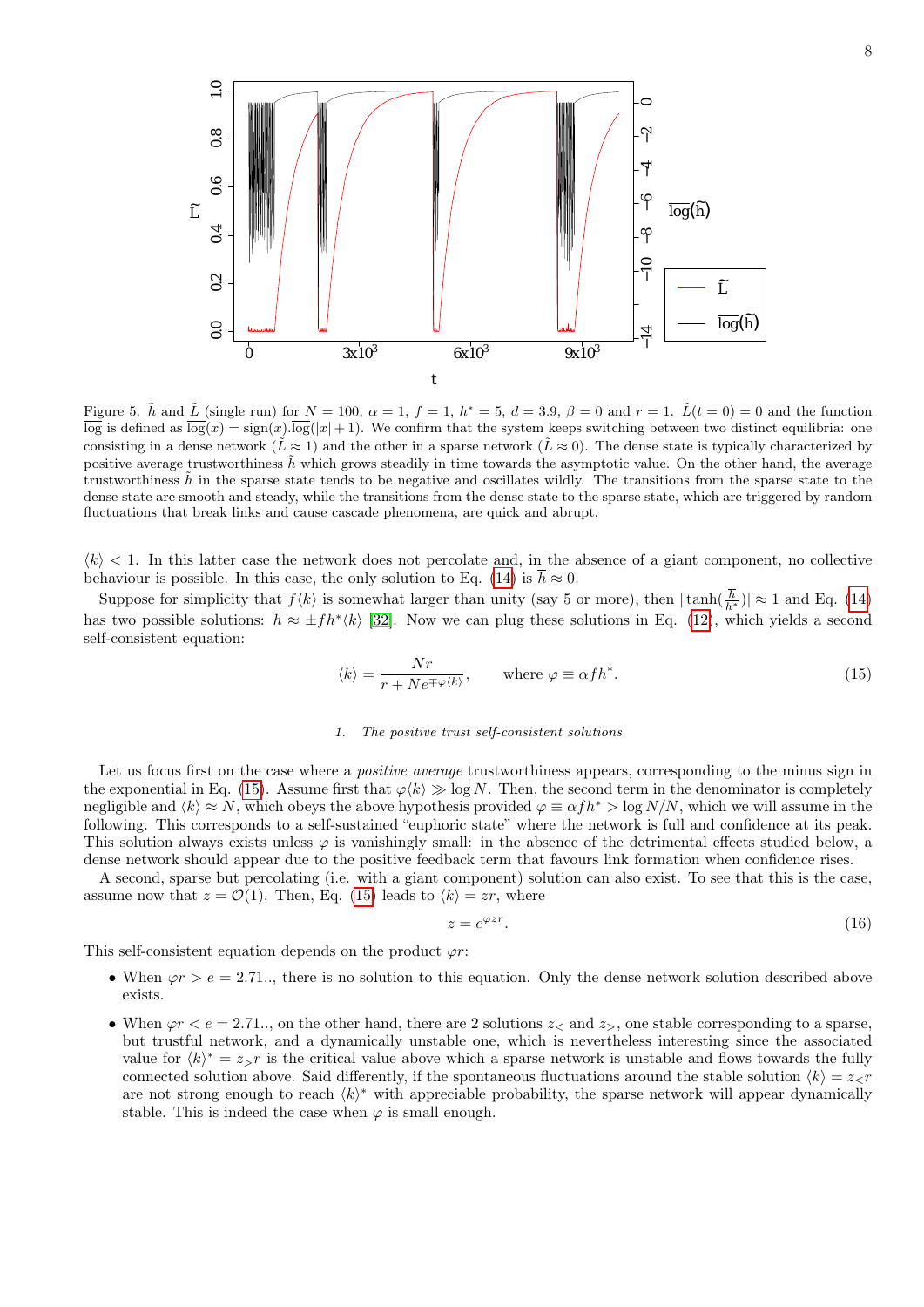# 2. A negative trust self-consistent solution

An important question at this point is whether this model also allows for the existence of sustained negative average trustworthiness values  $\bar{h} < 0$ , i.e. a connected, but suspicious society. This would correspond to the positive sign in the exponential in Eq.  $(15)$ . In this case, the solution for large N is:

<span id="page-8-0"></span>
$$
ye^{\varphi y} = r, \qquad y = \langle k \rangle. \tag{17}
$$

When  $\varphi r \ll 1$ , the solution of Eq. [\(17\)](#page-8-0) is  $\langle k \rangle \approx r$ , therefore when  $r > 1$  the solution with negative  $\bar{h}$  is indeed self-consistent. Hence a self-sustained state of distrust in a sparse network (but with a giant component) is possible when a)  $\varphi$  is small enough (i.e. distrust is not too detrimental to link formation) and b) r sufficiently large (i.e. agents meet often enough so that links are created even if the two parties are mutually suspicious). This corresponds, pictorially, to a "wary" society in which distrustful relationships are the norm.

On the other hand, if  $\varphi r \gg 1$ , we have

<span id="page-8-1"></span>
$$
\langle k \rangle \approx \frac{1}{\varphi} \left[ \log(\varphi r) + \mathcal{O}(\log \log(\varphi r)) \right]. \tag{18}
$$

Equation [\(18\)](#page-8-1) shows that as  $\varphi$  grows,  $\langle k \rangle$  decreases until the giant component disappears (when  $\langle k \rangle$  < 1) and the solution with  $\overline{h}$  < 0 is no longer viable. For large r, this occurs for a certain value  $\varphi_c \sim \log r + O(\log \log r)$ . We have checked numerically that this "wary society" phase indeed exists in our model and is not an artifact of the mean-field approximation.

## 3. Summary

Summarizing, for  $\varphi = \mathcal{O}(1)$  and  $r > 1$  there are three viable solutions, one corresponding to very dense networks and positive self-sustained collective trust, and the two other to sparse networks (but still percolating,  $\langle k \rangle > 1$ ), one with positive and one with negative self-sustained trust. These latter two solutions however disappear as  $\varphi$  increases, beyond  $\sim e/r$  for the former and  $\sim \log r$  for the latter.

The above analysis assumed that the average intrinsic trustworthiness is  $m = 0$ . When  $m > 0$ , the self consistent equation becomes:

$$
\overline{h} = m + fh^* \langle k \rangle \tanh\left(\frac{\overline{h}}{h^*}\right). \tag{19}
$$

Clearly, this equation now selects the dense, positive confidence solution as soon as  $\alpha m$  is not vanishingly small. This is the situation we have considered in simulations.

# C. Coupling with speed of trust degradation

We now study the influence of the panic parameter  $d$  on the trustworthiness in Eq. [\(1\)](#page-2-0), i.e. the positive feedback effect that may trigger a link breaking avalanche when an increase of perceived risk takes place. We set the homophily term  $\beta$  to zero for the time being and look into the general case in the next section.

As a warm-up exercise, let us compute the evolution of  $\langle k \rangle_t = \sum_k k P(k, t)$  from Eq. [\(10\)](#page-5-3). Multiplying by k and summing over  $k$  yields

$$
\frac{d}{dt}\langle k\rangle_t = \frac{2}{(1+z)N^2} \left[ zrN - (zr+1)\langle k\rangle_t \right].\tag{20}
$$

At equilibrium, with  $\frac{d}{dt} \langle k \rangle_t = 0$ , we trivially recover the result in Eq. [\(12\)](#page-5-5):

$$
\langle k \rangle_{eq} = \frac{Nzr}{N + zr}.
$$

For small deviations from equilibrium,  $\langle k \rangle_t$  is described by an Ornstein-Uhlenbeck process that can be fully characterized from the knowledge of the variance of  $k$ .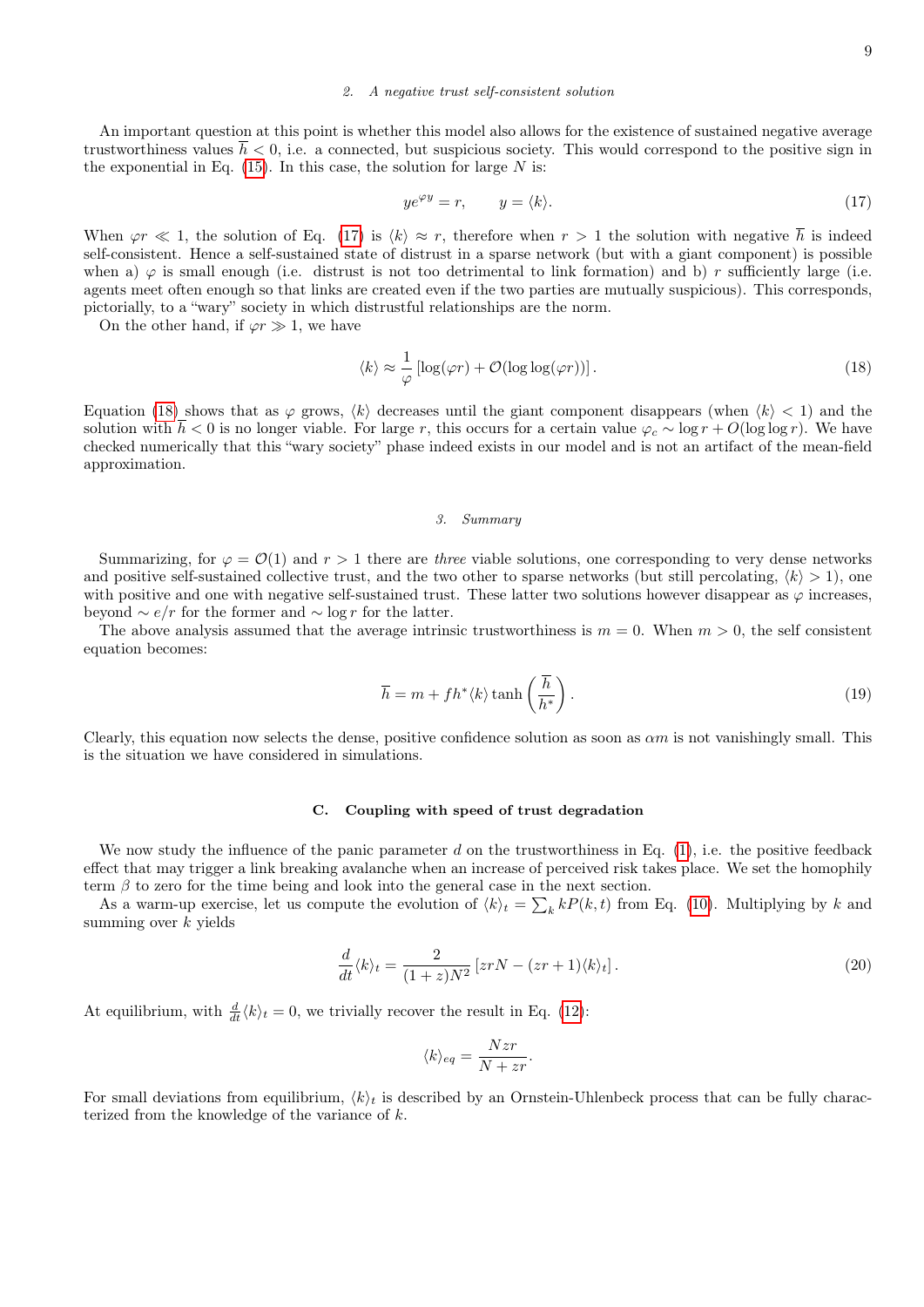Now, in our model with feedback we assume that all events contributing to lowering the degree of the nodes will lead to a decrease of trustworthiness. Restricted to events lowering the degree, this contribution can be written as

$$
\frac{d}{dt}\langle (\Delta k)_{-}\rangle = \frac{2}{(1+z)N^2} \Sigma_k k P(k,t) = \frac{2\langle k \rangle_t}{(1+z)N^2}.
$$
\n(21)

After  $T = \frac{N^2}{2}$  time steps, which is the average time it takes to attempt to change the status of each link once, the total contribution to degree decrease is

$$
\langle (\Delta k)_{-} \rangle \approx \frac{\langle k \rangle}{1+z}.\tag{22}
$$

Again in a mean-field spirit, the resulting expression for z is

$$
z = e^{\alpha h - d(\Delta k) - \lambda},\tag{23}
$$

meaning that the stronger the activity that decreases connectivity, the smaller the value of z and hence the larger the probability of breaking further links. There is also a second contribution to  $\min(0, \delta h)$  arising from the time fluctuations of  $\overline{h}$  itself, but it is much smaller in the equilibrium region we are focusing on.

Hence, we find a set of self-consistent equations valid when  $f\langle k \rangle \gg 1$  and  $\overline{h} > 0$ :

<span id="page-9-0"></span>
$$
z = e^{\langle k \rangle \left(\varphi - 2d\frac{1}{1+z}\right)}\tag{24}
$$

$$
\langle k \rangle = \frac{Nzr}{N + zr}.\tag{25}
$$

Let us study the possible solutions to Eq. [\(24\)](#page-9-0) and Eq. [\(25\)](#page-9-0). Suppose first that  $N \ll rz$ . In this case, we have from Eq. [\(25\)](#page-9-0) that  $\langle k \rangle \approx N$ . The self-consistent Eq. [\(24\)](#page-9-0) then leads to

$$
z \approx e^{\varphi N},
$$

which is indeed such that  $N \ll rz$  provided that  $\varphi \gg \frac{\log(N)}{N}$ . This solution corresponds to such dense a network that the downwards degree fluctuations cannot destabilize it, at least locally.

However, there might coexist a second solution, even for values of  $\varphi$  where it would not exist for  $d = 0$ . Suppose now that  $z = \mathcal{O}(1)$  and  $\langle k \rangle \approx rz$ , which we assume to be larger than 1 to allow for non-zero collective trust  $\overline{h} > 0$  to exist and be locally stable. The self-consistent equation now reads

<span id="page-9-1"></span>
$$
z = e^{\varphi rz - 2d\frac{rz}{1+z}}.\tag{26}
$$

It is clear that there is no solution to Eq. [\(26\)](#page-9-1) when d is small and  $\varphi r > e$ . However, there is a critical value of d, denoted by  $d^*$ , above which Eq. [\(26\)](#page-9-1) has two solutions:  $z<1$ , which is stable at least for d not too large, and  $z>1$ , which is unstable. This is illustrated in Fig. [6.](#page-10-0) As d increases further,  $z<$  becomes smaller and smaller and at one point becomes itself unstable, leading to limit cycle dynamics. This small  $z<$  solution however corresponds to a completely disconnected network.

The existence of a second, sparse solution for large enough d corresponds well to our numerical observations: the network attempts to connect but trustworthiness is small and cannot grow because it is killed by spontaneous negative fluctuations.

The intermediate, unstable solution  $z<sub>></sub>$  is also interesting as it again characterizes the critical transition path from the dense solution towards the sparse solution (and vice versa). For large d, one finds  $z_{\geq} \approx 2d/\varphi$ , corresponding to a characteristic average degree  $k > \infty$  2dr/ $\varphi$ . When  $k >$  is much smaller than N, the dense solution has an exponentially small (in N) probability of spontaneous destabilisation. However, as  $k<sub>></sub>$  increases towards N, fluctuation induced crash events become more and more frequent, as shown in Fig. [5.](#page-7-0)

# D. Homophily

We finally turn to the influence of homophily, i.e. the  $\beta$  term in the definition of z in Eq. [\(4\)](#page-3-0). Here we assume, as in [\[20\]](#page-14-2), that the network is at all times an Erdös-Rényi network with a time dependent density of links  $q_t = \langle k \rangle_t / N$ . We also assume, as above, that the network is well-formed, with  $f\langle k \rangle_t$  somewhat larger than unity so that one can assume that for most nodes, the following approximation holds:

$$
h_i \approx h_{i,0} + fh^* k_i. \tag{27}
$$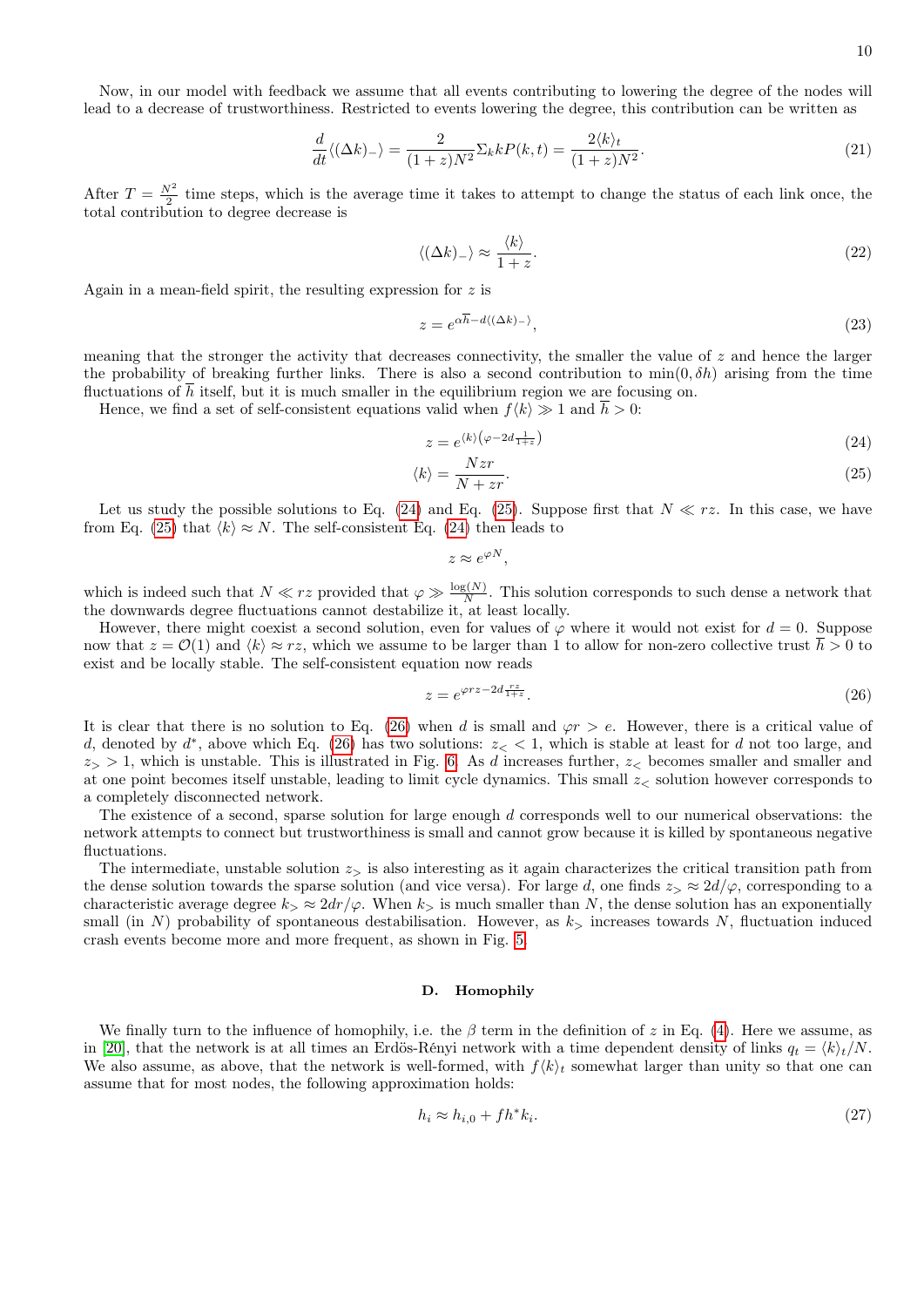

<span id="page-10-0"></span>Figure 6. Graphical representation of Eq. [\(26\)](#page-9-1) for  $d = 0$  and  $d = 3$  and  $\varphi = 2, r = 1$ . For  $d = 0$  (red line) the function  $f(z) := e^{\varphi rz-2d\frac{rz}{1+z}} - z$  has no zeros, which means that  $z = \mathcal{O}(1)$  and  $\langle k \rangle \approx rz$  are not compatible conditions in this case. However, for large enough d, for example  $d = 3$  (blue line), two solutions emerge:  $z < 1$  and  $z > 1$ . The former is dynamically stable, while the latter is unstable and characterizes the critical transition path from the dense solution towards the sparse solution.

Again, two cases should be considered. One corresponds to dense networks, such that  $\langle k \rangle \sim N$ . In this case, Again, two cases should be considered. One corresponds to dense networks, such that  $\langle \kappa \rangle \sim N$ . In this case, fluctuations of node degree are at most of order  $\sqrt{N}$ . In fact, the homophily term leads to cliques of con fluctuations of node degree are at most of order  $\sqrt{N}$ . In fact, the homophily term leads to cliques of connected nodes<br>with a relatively homogeneous degree, so we expect these fluctuations to be much smaller than  $\sqrt{N$ can estimate z as

$$
\log z \approx \alpha N - \beta \sqrt{N},\tag{28}
$$

which shows that unless  $\alpha$  is very small, the highly connected phase is not destabilized by homophily.

In the case of sparse but percolating networks with  $\langle k \rangle > 1$ , the dispersion of trustworthiness that prevents links from forming has two distinct origins. One is the intrinsic heterogeneity of the nodes, measured by the root mean square  $\sigma$  of the fields  $h_{i,0}$ . The second is the degree heterogeneity which, for an Erdös-Rényi network with  $q_t = \mathcal{O}(N^{-1})$ , is by or the helds  $h_{i,0}$ . The second is the degree heterogenery which, for an Erdos-Rehyl hetwork with  $q_t = C(N-t)$ , is<br>given by  $\sqrt{Nq_t} = \sqrt{\langle k \rangle_t}$ . Using  $\langle k \rangle_t = zr$ , valid in the sparse phase, one finally ends up with the estimate of the homophily term:

$$
\beta |h_i - h_j| \longrightarrow \beta \sqrt{c\sigma^2 + c'zr},\tag{29}
$$

where  $c, c'$  are numerical constants of order unity. This leads to a new self-consistent equation for the link activity z in the sparse phase:

$$
z = e^{\varphi rz - \beta \sqrt{c\sigma^2 + c'zr}}.\tag{30}
$$

It is graphically clear that this equation behaves much in the same way as Eq. [\(26\)](#page-9-1): for small  $\beta$  and  $\varphi r > e$ , no solution exists except for dense networks. But as  $\beta$  increases, two non-trivial solutions,  $z<$  and  $z<sub>></sub>$  appear, corresponding to a sparse solution that is not able to connect because of the strong repulsion between different nodes. This corresponds to the sparse phase observed in the phase diagram of the model for large  $\beta$ , see Fig. [2.](#page-5-0)

# V. CONCLUSION

We have introduced, in the spirit of [\[19,](#page-14-1) [20\]](#page-14-2), a highly stylized model for the asymmetric build-up and collapse of collective trust in a network where the links and the trustworthiness of the nodes dynamically co-evolve. The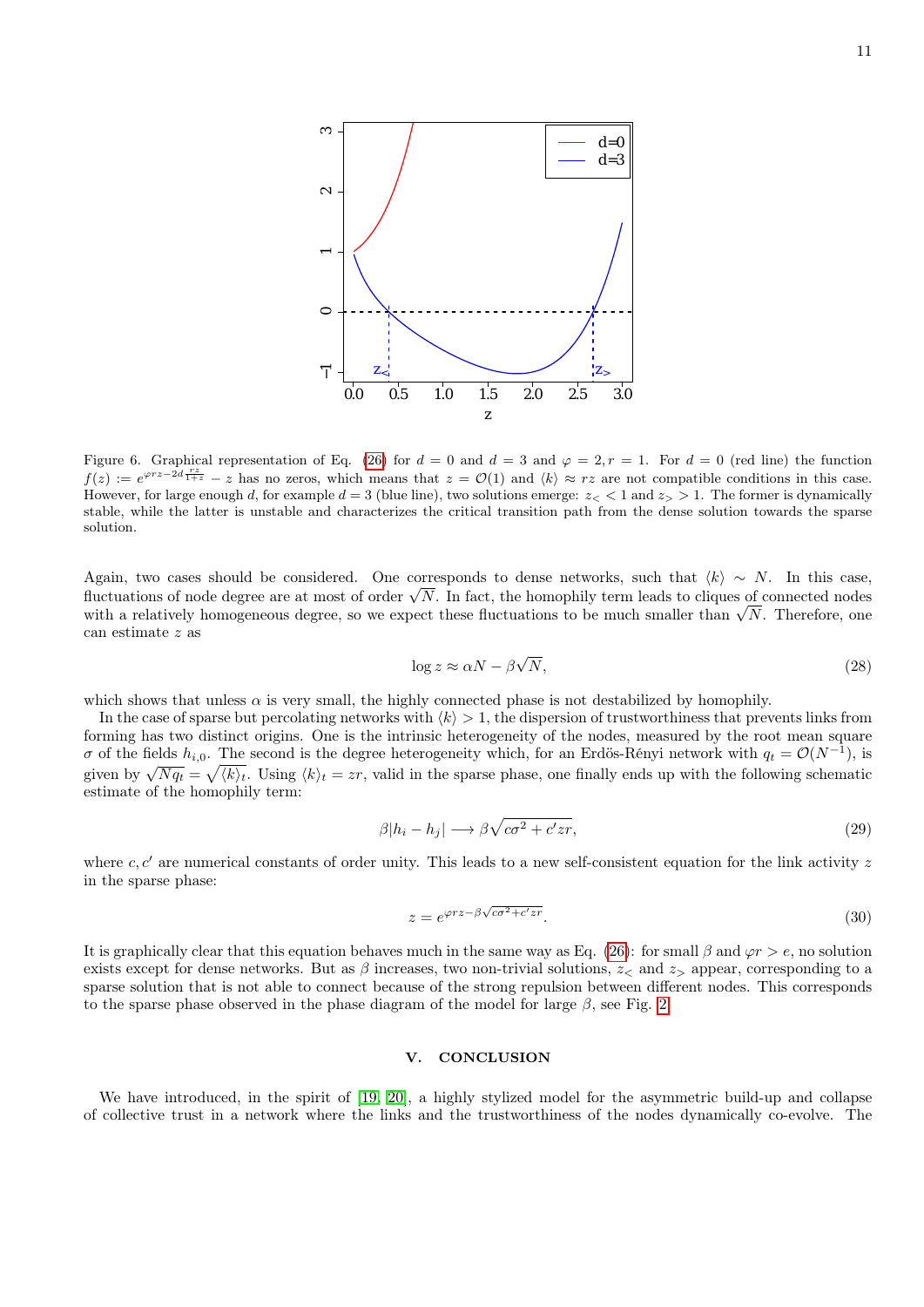basic assumption of our model is that whereas trustworthiness begets trustworthiness (meaning that a higher level of trustworthiness is more favourable to link formation), trustworthiness heterogeneities, both across nodes and in time, are detrimental to the network. In particular, panic also begets panic, in the sense that sudden drops of trust may lead to link breaking (or "sell-offs" in the context of financial markets) that further decreases trustworthiness. We have shown, using both numerical simulations and mean-field analytic arguments, that there are extended regions of parameter space where two equilibrium states coexist: one corresponds to a favourable, well connected network with a high level of confidence prevails, and the second is an unfavourable, poorly connected and low-confidence state. In these coexistence regions, sudden spontaneous jumps between the two states can occur. These transitions are not induced by any major catastrophe that would replace a favourable equilibrium by an unfavourable one, but rather by random fluctuations that trigger the switch between two *already existing equilibria*. When the system becomes large, however, these jumps become less and less frequent, unless an external parameter is changed – corresponding, for example, to a measure of the overall economic activity that sets the average trustworthiness level. For large systems, the phenomenon of spontaneous crises is replaced by the notion of strong history dependence: whether the system is found in one state or in the other essentially depends on initial conditions: ergodicity is dynamically broken.

Our stylized model only aims at this stage to provide a generic (but certainly oversimplified) conceptual framework to understand how financial markets, or the economy as a whole, can shift so rapidly from a relatively efficient state to chaos, when nothing "material" has changed at all, when our minds are no less inventive, our goods and services no less needed than they were last week, as noted by President Obama. Our model illustrates Keynes remark: a conventional valuation which is established as the outcome of the mass psychology of a large number of ignorant individuals is liable to change violently as the result of a sudden fluctuation of opinion due to factors which do not really make much difference [\[33\]](#page-14-14). A theoretical challenge is of course to take our framework seriously and think about how such a model could be calibrated against data, for example using interbank loan networks (see e.g. [\[9\]](#page-13-4)), CDS data or survey results as in [\[25\]](#page-14-9). An obvious goal would be to obtain early warning signals for potential trust collapse and crises [[34\]](#page-14-15) that could, in some cases, look like precursor avalanches or "crackling noise" (see [\[35\]](#page-14-16), and for a recent review on this theme, [\[13\]](#page-13-7)).

# VI. ACKNOWLEDGEMENTS

This work was partially financed by the EU "CRISIS" project (grant number: FP7-ICT-2011-7-288501-CRISIS) and Fundação para a Ciência e Tecnologia.

### <span id="page-11-0"></span>Appendix A: Model specifications

The adjacency matrix at time t is denoted by  $J_{ij,t}$ , while the trustworthiness of node i at time t is given by  $h_{i,t}$ . N is the total number of nodes in the network and  $k_{i,t}$  is the degree of node i at time t, i.e.,  $k_{i,t} = \sum_j J_{ij,t}$ .

At each time step  $t$ , the links between nodes are updated first. Then, the new trustworthiness of each node is computed.

Therefore, the evolution of the system at each time step happens in two distinct steps as follows.

1. Create, destroy, or leave  $sN$ ,  $s \in ]0,1]$ , links untouched:

$$
P(J_{ij,t} = 0 | J_{ij,t-1} = 1) =: \Pi_{ij}^{+} = \frac{1}{1 + z_{ij,t-1}}
$$
\n(A1)

<span id="page-11-1"></span>
$$
P(J_{ij,t} = 1 | J_{ij,t-1} = 0) =: \Pi_{ij}^- = \frac{r}{N} \frac{z_{ij,t-1}}{1 + z_{ij,t-1}} ,
$$
\n(A2)

where

$$
z_{ij,t} = e^{\alpha \overline{h_t} + \alpha'(h_{i,t} + h_{j,t} - 2\overline{h_t}) - \beta|h_{i,t} - h_{j,t}|} \text{ and } r \in \mathbb{R}^+.
$$
 (A3)

2. Update the trustworthiness values  $h_i$ :

<span id="page-11-2"></span>
$$
h_{i,t} = h_{i,0} + f k_{i,t} \tanh\left(\frac{1}{ck_{i,t}} \widetilde{P_{i,t}}\right) + d \cdot \min(0, \delta h_{i,t}),\tag{A4}
$$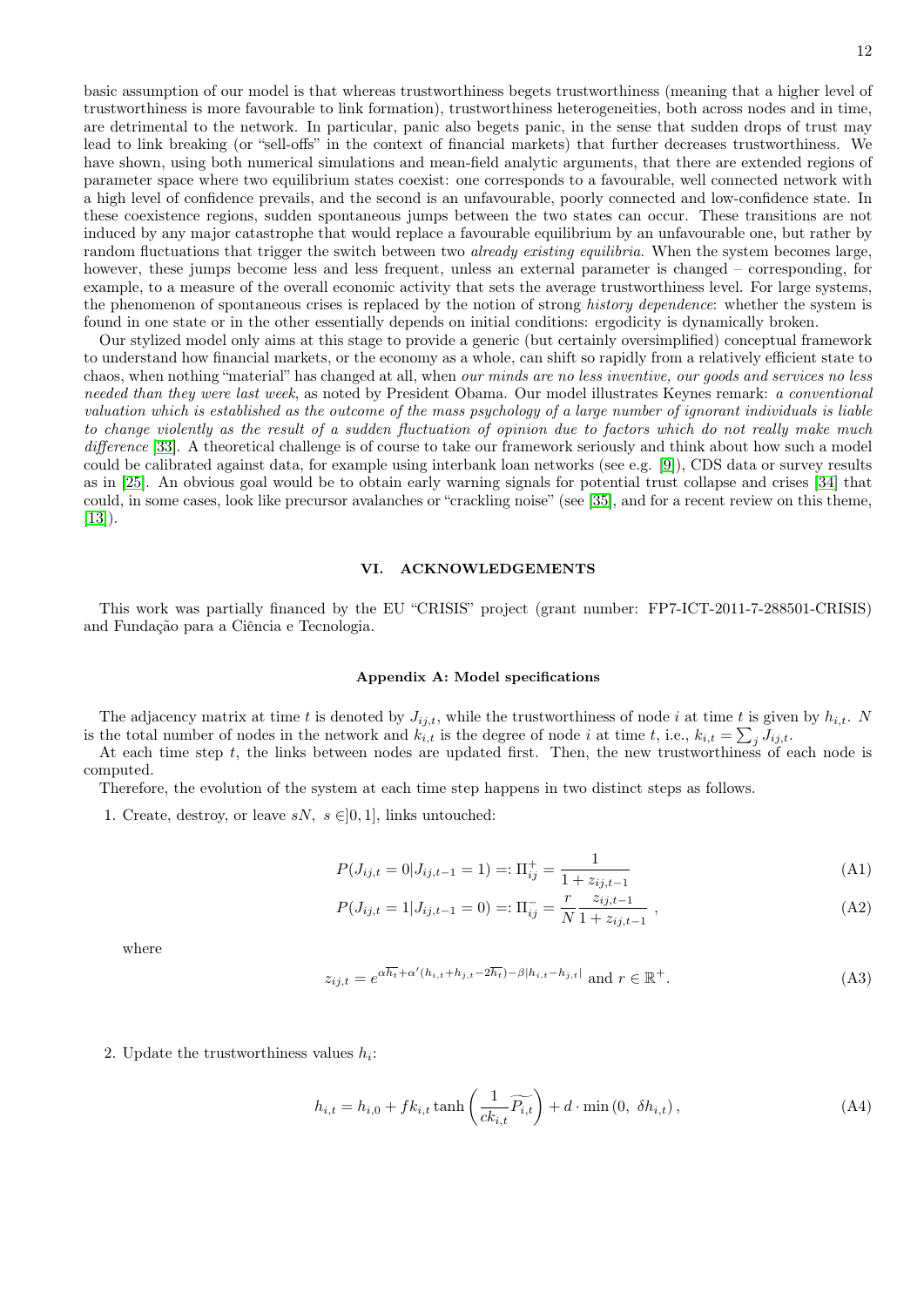where:

$$
\delta h_{i,t} = h_{i,t-1} - h_{i,t-2} + f\left[k_{i,t} \tanh\left(\frac{1}{fk_{i,t}}\widetilde{P_{i,t}}\right) - k_{i,t-1} \tanh\left(\frac{1}{fk_{i,t-1}}P_{i,t-1}\right)\right],
$$
  
\n
$$
\widetilde{P_{i,t}} = \sum_{j} J_{ij,t} h_{j,t-1},
$$
  
\n
$$
P_{i,t} = \sum_{j} J_{ij,t} h_{j,t},
$$
  
\n
$$
f, d \in \mathbb{R}^+.
$$

Regarding the first step, it is worth remarking that  $\lim_{N\to\infty} \Pi_{ij}^+ \cdot N^2 \propto N$ , which implies that the number of new links per node remains finite even for large N.  $z_{ij,t}$  is a measure of the propensity of nodes i and j to link or remain linked at time t, which we assume to increase with  $\overline{h_t}$  and  $h_{i,t} + h_{j,t} - 2\overline{h_t}$ . On the other hand, we consider that  $z_{ij,t}$ is bigger if  $|h_{i,t} - h_{j,t}|$  is smaller, i.e., that the likelihood of node i linking with node j increases with the similarity of their perceived trustworthiness in the community (homophily).

The term min  $(0, \delta h_{i,t})$ , with its intrinsic asymmetry, is a proxy for the panic sentiment mentioned in the main text. Besides,  $\widetilde{P_{i,t}}$  is the tentative cumulative trustworthiness of the peers of node i at time t, while  $P_{i,t}$  is the actual value.

We can view the parameter s as a mere refresh rate in the algorithm but we can also interpret it as a measure of overall communication intensity between nodes.

### <span id="page-12-0"></span>Appendix B: Panic factor  $d$  and stability

Let us consider the case where node i ends up without any links at time  $t_L + 1$ . Moreover, let us assume that  $z_{i,i,t}$ is small enough for us to neglect new links involving node i as per Eq. [\(A1\)](#page-11-1). For the sake of simplicity, let us define  $\tau := t - t_L$ . In this notation, node i has at least one link at  $\tau = 0$  and becomes disconnected from the rest of the network at  $\tau = 1$ . Moreover, let us define  $h_n := h_{i, \tau+n}$  and  $h_{\text{init}} := h_{i,0}$ .

Then, we have from Eq. [\(A4\)](#page-11-2) that

<span id="page-12-1"></span>
$$
h_n = h_{\text{init}} + d(h_{n-1} - h_{n-2}), \quad n \ge 2. \tag{B1}
$$

In this scenario, Eq. [\(B1\)](#page-12-1) defines the fate of node i, as it determines whether its trustworthiness  $h_{i,t}$  enters an infinite downfall or not.

Equation [\(B1\)](#page-12-1) can be re-written as

<span id="page-12-2"></span>
$$
\mu_n = \Delta \mu_{n-2} + \nu,\tag{B2}
$$

where:

$$
\Delta = d \begin{bmatrix} d-1 & d \\ 1 & -1 \end{bmatrix}
$$
 (B3)

$$
\mu_n = \left[ h_n \ h_{n-1} \right]^T \tag{B4}
$$

$$
\nu_n = h_{\text{init}} \left[ d + 1 \ 1 \right]^T. \tag{B5}
$$

After some computations, Eq. [\(B2\)](#page-12-2) becomes

$$
\mu_{2n+1} = \Delta^n (\mu_1 - v) + v \tag{B6}
$$

<span id="page-12-3"></span>
$$
\mu_{2n+2} = \Delta^n (\mu_2 - v) + v,\tag{B7}
$$

where  $v = h_{\text{init}}[1 \ 1 \ ]^T$ .

We can simplify Eq.[\(B6\)](#page-12-3) and Eq. [\(B7\)](#page-12-3) further to obtain:

$$
h_{2n+1} = \frac{d}{2q}(h_1 - 2h_0 + h_{\text{init}})\left(\lambda_1^n + \lambda_2^n\right) + \frac{1}{2}(h_1 - h_{\text{init}})\left(\lambda_1^n - \lambda_2^n\right) + h_{\text{init}}\tag{B8}
$$

$$
h_{2n+2} = \frac{d}{2q}(h_1 - 2h_1 + h_{\text{init}})\left(\lambda_1^n + \lambda_2^n\right) + \frac{1}{2}(h_2 - h_{\text{init}})\left(\lambda_1^n - \lambda_2^n\right) + h_{\text{init}},\tag{B9}
$$

where  $\lambda_1 = \frac{1}{2}d(d-2+q)$  and  $\lambda_2 = \frac{1}{2}d(d-2-q)$ , with  $q =$ √  $d^2 - 4d$  are the eigenvalues of  $\Delta$  in Eq. [\(B2\)](#page-12-2).

Therefore, under the assumptions we made in the beginning of this section, there are the following possibilities regarding the fate of node i: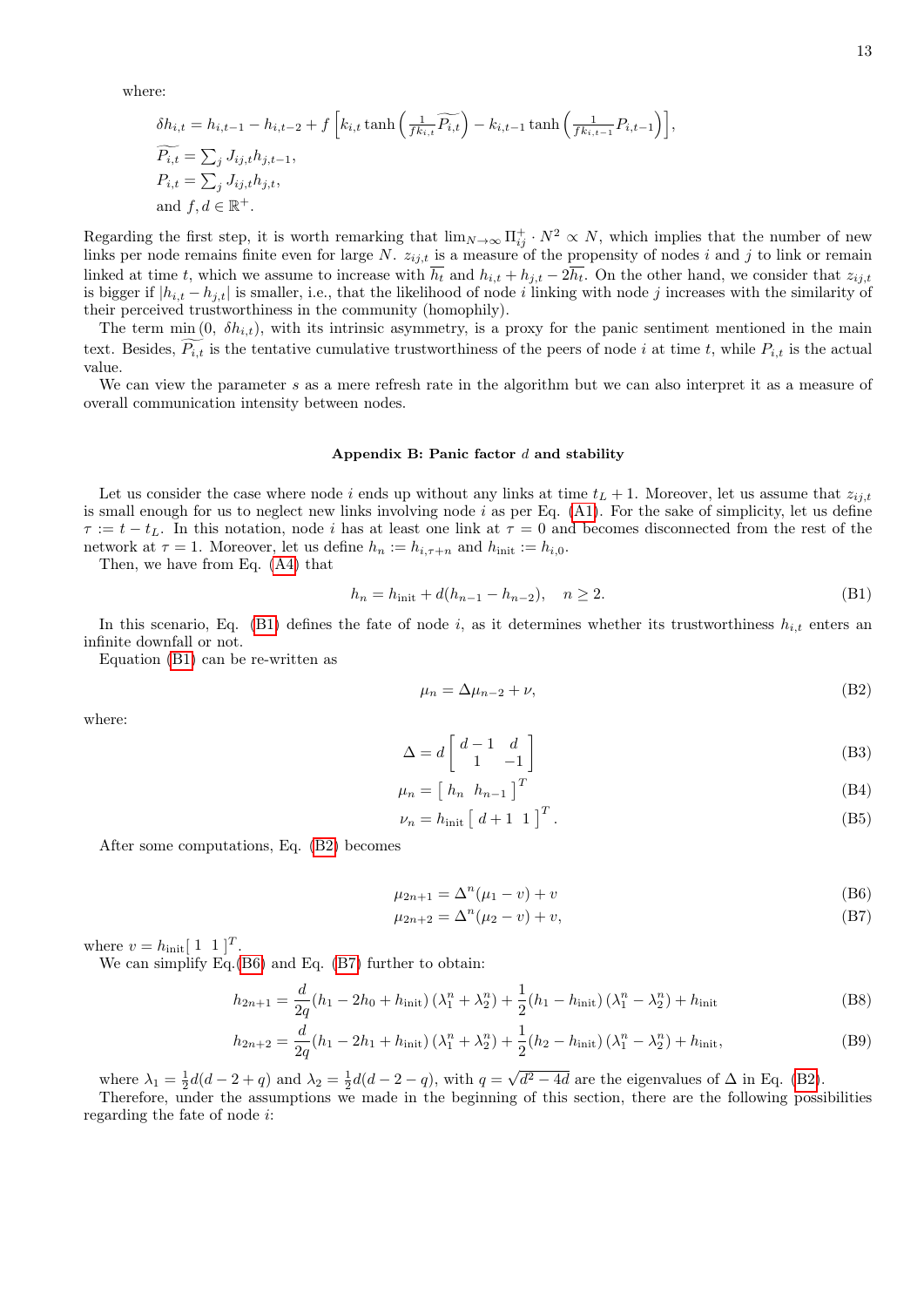- 1. If  $d > 4$ ,  $\lambda_1, \lambda_2 \in \mathbb{R}$  and  $|\lambda_1| = \lambda_1 > 4 > 1$ . Thus, the system is unstable and  $h_{i,t}$  will tend to infinitely large negative values after node i becomes disconnected from the network. Consequently, the probability of a new link involving node i tends to 0 exponentially quickly. Moreover,  $\lim_{d\to\infty}\lambda_1 = \infty$  and  $\lim_{d\to\infty}\lambda_2 = 1^+$ .
- 2. If  $0 < d < 1$ ,  $\lambda_1 = \lambda_2 = d$ . Therefore  $|\lambda_1| < 1$  and  $|\lambda_2| < 1$ . Thus, the system is stable and  $h_{i,t}$  will eventually return to values close to  $h_{i,0}$ , which allow for the creation of links between node i and the rest of the network.
- 3. If  $1 < d < 4$ , the evolution of  $h_{i,t}$  would be unstable and unbounded for  $\tau > 1$  in the absence of the asymmetry in the panic factor defined in Eq. [\(A4\)](#page-11-2). However, this asymmetry condition gives rise to a situation in which  $h_{i,t}$ eventually returns to a point close to  $h_{i,0}$ , where link formation is possible. This happens when  $\delta h_{i,t}$  becomes non-negative, which implies  $d \cdot \min(0, \delta h_{i,t}) = 0$ .

The eigenvalues  $\lambda_1$  and  $\lambda_2$  corresponding to the cases above are represented in Fig. [7.](#page-13-8) The interested reader is referred to [\[24\]](#page-14-8) for further details.



<span id="page-13-8"></span>Figure 7. Parametric representation of  $\lambda_1$  and  $\lambda_2$  in the complex plane. The unstable case  $(d > 4)$  is depicted in green, while the stable regime  $(0 < d < 1)$  is in red. The case with  $1 < d < 4$ , in which there is instability but  $h_{i,t}$  is bounded, is in blue.

- <span id="page-13-0"></span>[1] Barack Obama, "Address by Barack Obama," [Fifty-Sixth Inaugural Ceremonies \(2009\),](http://www.whitehouse.gov/blog/inaugural-address) Speech.
- <span id="page-13-1"></span>[2] Those who were in New York at the end of Sept. 2008 will remember the sight of completely empty retail stores and the stories of people emptying their bank accounts and going home with cash in plastic bags.
- <span id="page-13-2"></span>[3] Kartik Anand, Prasanna Gai, and Matteo Marsili, "The rise and fall of trust networks," [Progress in Artificial Economics](http://link.springer.com/chapter/10.1007/978-3-642-13947-5_7) 645[, 77–88 \(2010\).](http://link.springer.com/chapter/10.1007/978-3-642-13947-5_7)
- <span id="page-13-3"></span>[4] Kartik Anand, Alan Kirman, and Matteo Marsili, "Epidemics of rules, rational negligence and market crashes," [The](http://dx.doi.org/ 10.1080/1351847X.2011.601872) [European Journal of Finance](http://dx.doi.org/ 10.1080/1351847X.2011.601872) 19, 438–447 (2013).
- [5] Rama Cont and Lakshithe Wagalath, "Fire sales forensics: Measuring endogenous risk," [Mathematical Finance \(2014\),](http://dx.doi.org/10.1111/mafi.12071) [10.1111/mafi.12071.](http://dx.doi.org/10.1111/mafi.12071)
- [6] Hamed Amini, Rama Cont, and Andreea Minca, "Resilience to contagion in financial networks," [Mathematical Finance](http://dx.doi.org/10.1111/mafi.12051) [\(2013\), 10.1111/mafi.12051.](http://dx.doi.org/10.1111/mafi.12051)
- [7] Ricardo Caballero and Alp Simsek, "Complexity and financial panics," [Working Paper Series \(2009\), 10.3386/w14997.](http://dx.doi.org/10.3386/w14997)
- [8] Sebastian Heise and Reimer Kühn, "Derivatives and credit contagion in interconnected networks," [The European Physical](http://dx.doi.org/10.1140/epjb/e2012-20740-0) Journal B 85[, 115 \(2012\).](http://dx.doi.org/10.1140/epjb/e2012-20740-0)
- <span id="page-13-4"></span>[9] Stefano Battiston, Michelangelo Puliga, Rahul Kaushik, Paolo Tasca, and Guido Caldarelli, "Debtrank: too central to fail? financial networks, the fed and systemic risk." [Scientific reports](http://dx.doi.org/ 10.1038/srep00541) 2, 541 (2012).
- [10] Dion Harmon, Blake Stacey, Yavni Bar-Yam, and Yaneer Bar-Yam, "Networks of economic market interdependence and systemic risk," [arXiv preprint , 9 \(2010\), arXiv:1011.3707.](http://arxiv.org/abs/1011.3707)
- <span id="page-13-5"></span>[11] Pawel Sieczka, Didier Sornette, and Janusz Holyst, "The Lehman Brothers effect and bankruptcy cascades," [The European](http://dx.doi.org/ 10.1140/epjb/e2011-10757-2) [Physical Journal B](http://dx.doi.org/ 10.1140/epjb/e2011-10757-2) 82, 257–269 (2011).
- [12] Tiago P. Peixoto and Stefan Bornholdt, "No need for conspiracy: Self-organized cartel formation in a modified trust game," [Physical Review Letters](http://dx.doi.org/10.1103/PhysRevLett.108.218702) 108, 218702 (2012).
- <span id="page-13-7"></span>[13] Jean-Philippe Bouchaud, "Crises and collective socio-economic phenomena: Simple models and challenges," [Journal of](http://dx.doi.org/10.1007/s10955-012-0687-3) [Statistical Physics](http://dx.doi.org/10.1007/s10955-012-0687-3) 151, 567–606 (2013).
- <span id="page-13-6"></span>[14] Prasanna Gai and Sujit Kapadia, "Contagion in financial networks," [Proceedings of the Royal Society A: Mathematical,](http://dx.doi.org/10.1098/rspa.2009.0410) [Physical and Engineering Sciences](http://dx.doi.org/10.1098/rspa.2009.0410) 466, 2401–2423 (2010).
- [15] Prasanna Gai, Andrew Haldane, and Sujit Kapadia, "Complexity, concentration and contagion," [Journal of Monetary](http://dx.doi.org/ 10.1016/j.jmoneco.2011.05.005) Economics 58[, 453–470 \(2011\).](http://dx.doi.org/ 10.1016/j.jmoneco.2011.05.005)